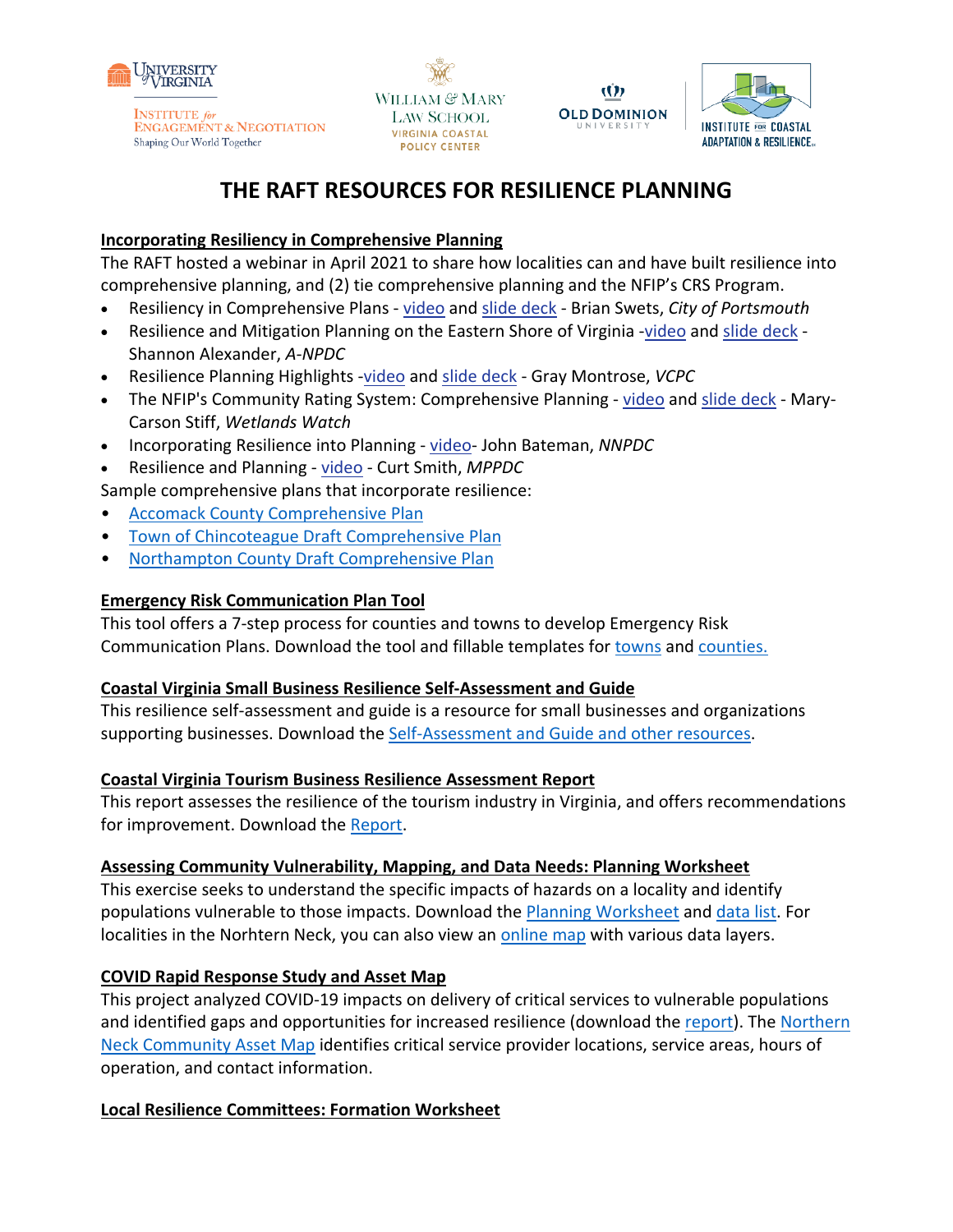

**INSTITUTE** for **ENGAGEMENT & NEGOTIATION** Shaping Our World Together







This worksheet is designed to assist localities to establish a formal resilience committee structure by leading locality representatives through a brainstorming process to consider key questions and identify an appropriate committee framework. Download the [Worksheet.](https://raft.ien.virginia.edu/system/files/Resilience%20Committee%20Brainstorming%20Worksheet_FINAL.pdf)

More resilience planning resources are available on **The RAFT** website